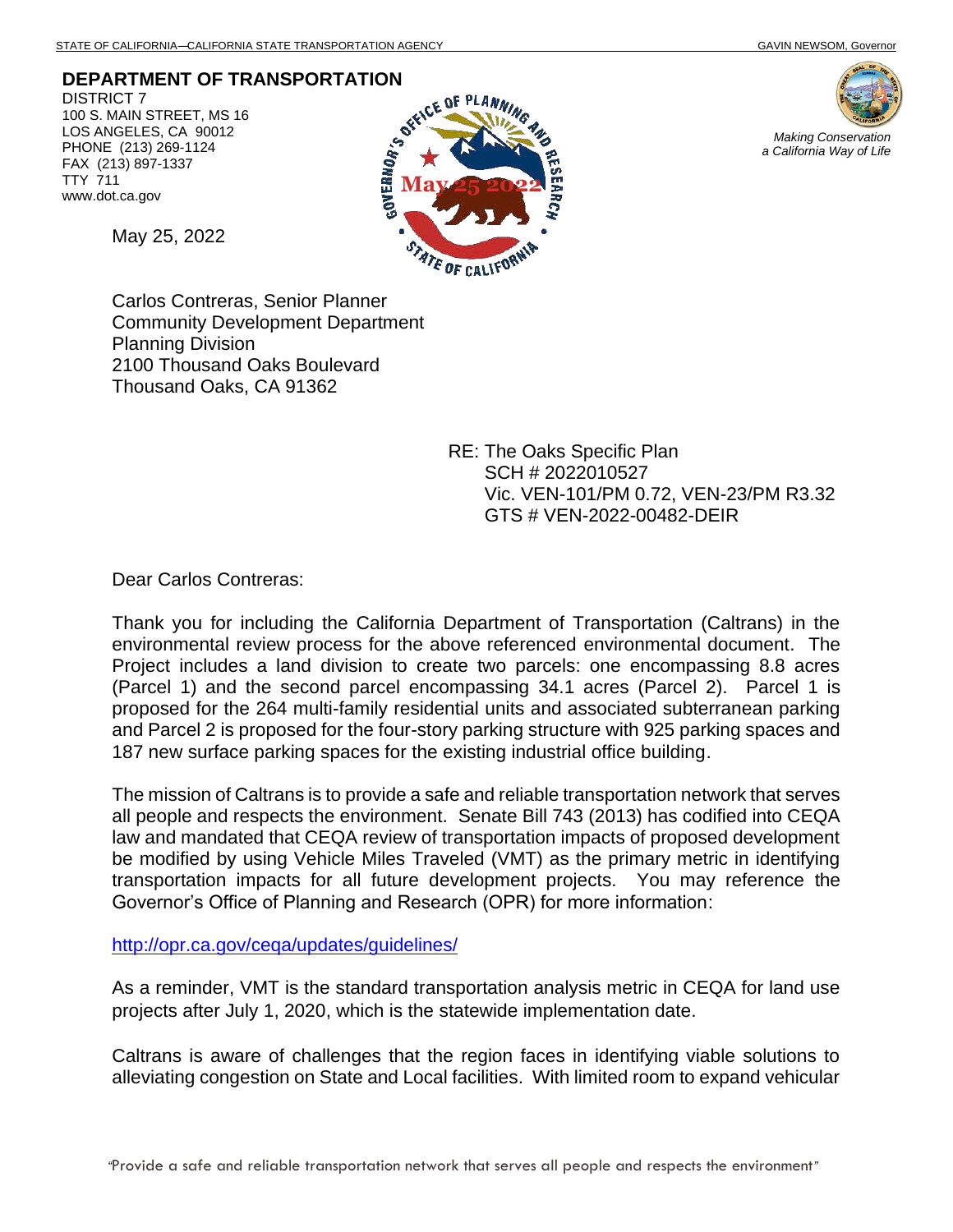Carlos Contreras, Senior Planner May 25, 2022 Page 2 of 3

capacity, all future developments should incorporate multi-modal and complete streets transportation elements that will actively promote alternatives to car use and better manage existing parking assets. Prioritizing and allocating space to efficient modes of travel such as bicycling and public transit can allow streets to transport more people in a fixed amount of right-of-way.

Caltrans supports the implementation of complete streets and pedestrian safety measures such as road diets and other traffic calming measures. Please note the Federal Highway Administration (FHWA) recognizes the road diet treatment as a proven safety countermeasure, and the cost of a road diet can be significantly reduced if implemented in tandem with routine street resurfacing. Overall, the environmental report should ensure all modes are served well by planning and development activities. This includes reducing single occupancy vehicle trips, ensuring safety, reducing vehicle miles traveled, supporting accessibility, and reducing greenhouse gas emissions.

## **VMT**

The project TAZ's daily residential VMT per capita (8.99) is 41% below the citywide average (15.26). Based on the thresholds of significance, the proposed project would not result in a significant transportation impact. Given the above finding of less than significant Project VMT impact, the identification of mitigation measures is not required at this time. However, a postdevelopment VMT analysis with all mitigation measures should be prepared for monitoring purpose and for future project thresholds in the area. Additional mitigation measure should be considered and implemented when the post-development VMT analysis discloses any traffic significant impact.

## **Bicycle Facilities and Pedestrian Facilities**

The existing bicycle facility network in the City consists of multi-use paths, bicycle lanes, and shared bicycle routes. Class I (Multi-Use Path or "Bicycle Paths"), Class II (Bicycle Lanes), and Class III (Bicycle Routes) are three types of bicycle facility within the City. A Class III Bicycle Route is provided on Thousand Oaks Boulevard on the north side of the Project site.

In the Project vicinity, existing sidewalks, crosswalks, and pedestrian signals facilitate pedestrian movement on both sides of Thousand Oaks Boulevard, Westlake Boulevard, and Lakeview Canyon Road. However, pedestrians are prohibited from crossing Thousand Oaks Boulevard at the western leg of the Lakeview Canyon Road/Thousand Oaks Boulevard intersection. Sidewalks are not provided on the west side of Lakeview Canyon Road north of the intersection.

The Project will provide pedestrian, bicycle, and vehicular circulation with linkages between the residential apartments, proposed parking structure and the existing industrial office building. Vehicular, pedestrian/bicyclist access to Thousand Oaks Boulevard, the